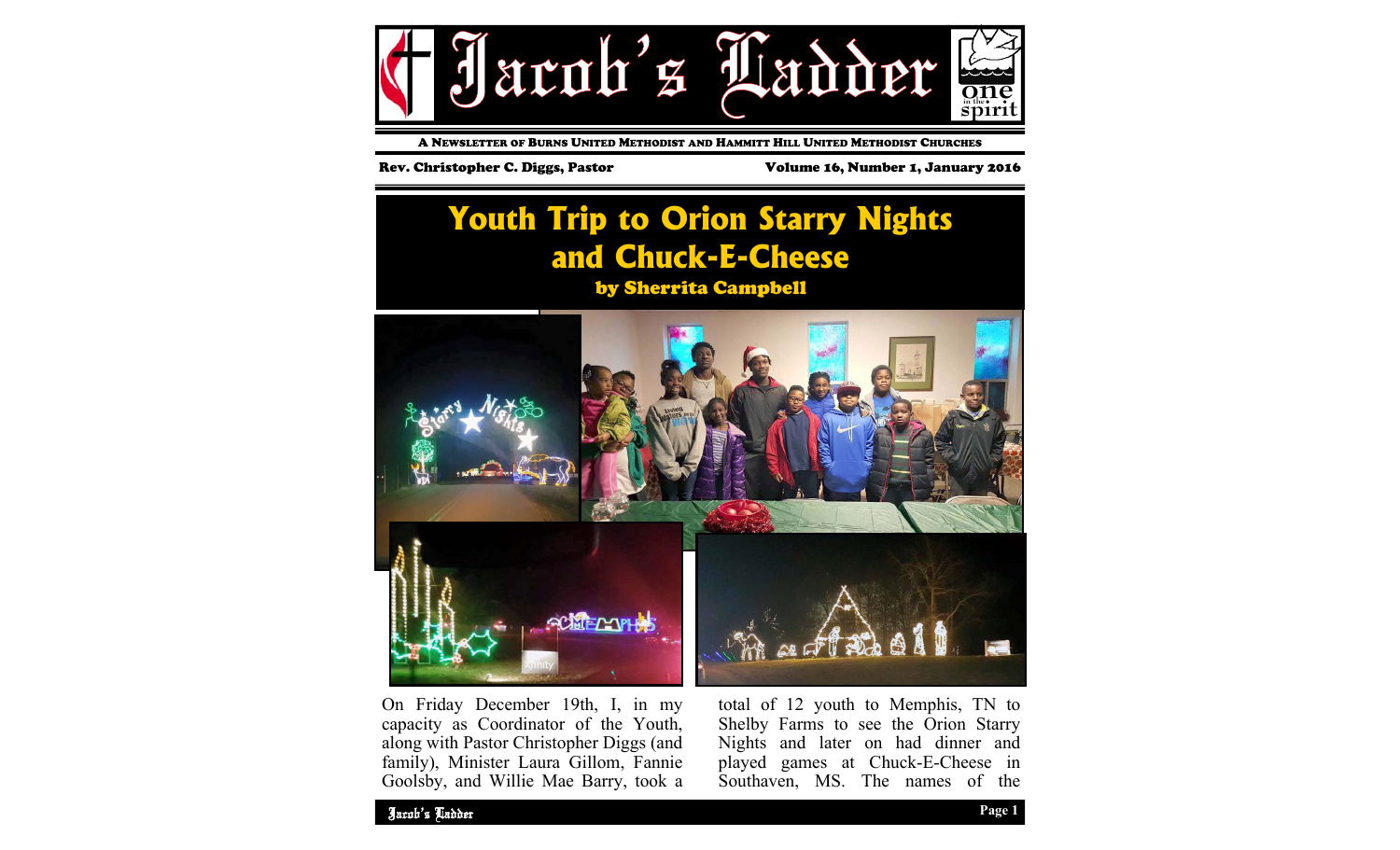children are Megan Henry, Emarion Buford, Akiyah Buford, Zemari Price, Ty Campbell, Nieven Mitchell, Shawn Hilliard, C.J. Ballentine, DeQuard Henry, Emory Phillips, Greek Marion, and Keaton Phillips of Burns and Hammitt Hill United Methodist Churches, ranging in ages from 4 to 14. Shelby Farms

displays over 1.5 million holiday lights at the drive through park; some of the youth had never been to a drive through scenery where they were able to see many different Christmas holiday scenes. After hearing all the "wows," "oohs," "look at this," "look at that," and "aahs" it was clear that the children really enjoyed themselves.

After arriving at Chuck-E-Cheese, the youth were able to play video games, take pictures, or ride on computerized games until the pizza that was ordered for them was ready. After a fun filled night the youth came back to Oxford where their parents picked them up at Burns. This was only the first trip of many others that are currently in the works for the youth.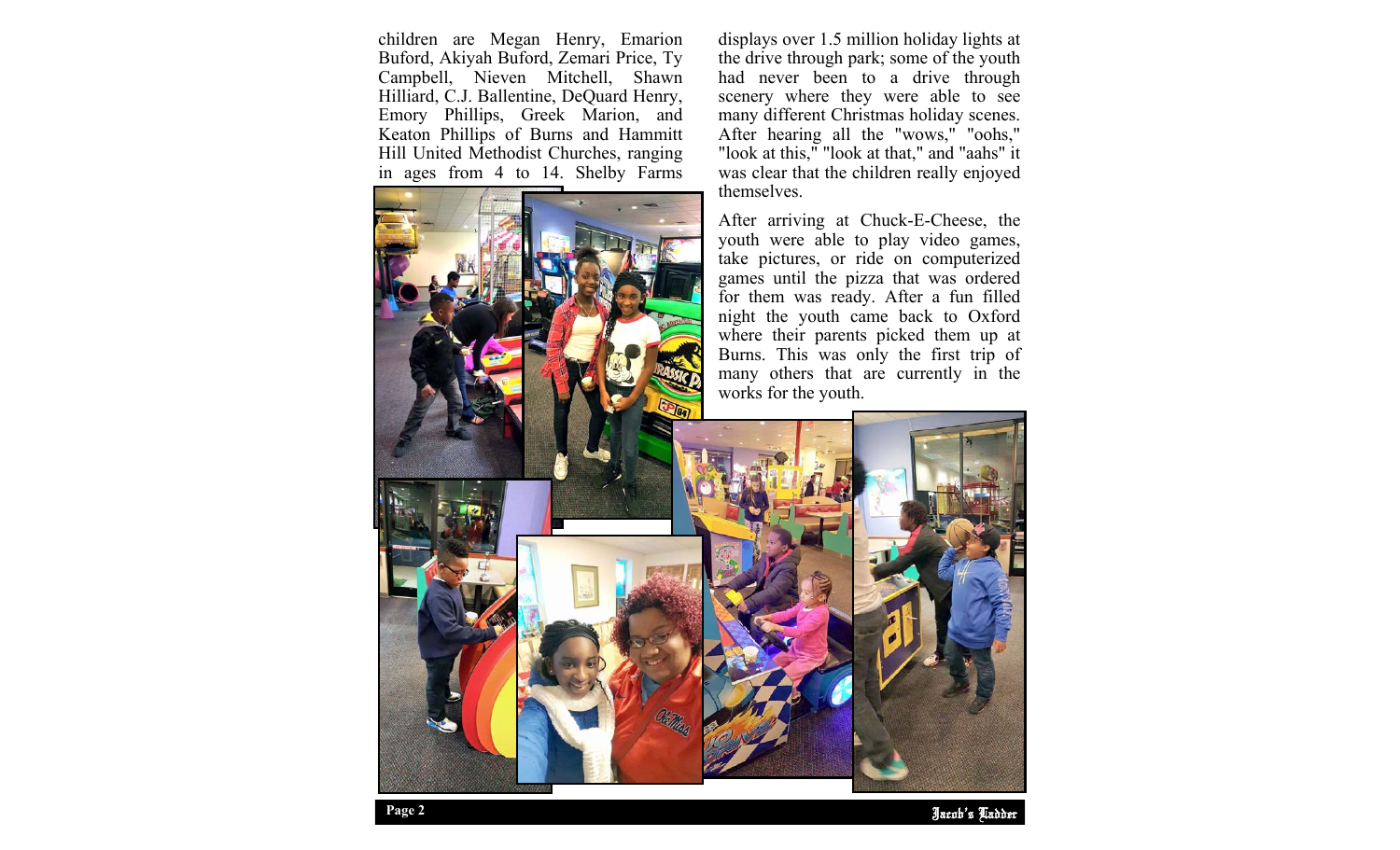



## **Proclaiming The Good News From The Rooftops** by Christopher Cross

### "What I tell you in the darkness speak in the light; and what you hear whispered in your ear, proclaim upon the rooftops."

This is an inspiring verse that many people see as comfort going through life's struggles. Struggles such as hard financial times, problems on the job or school, relationships problems, and so on so forth. In these downtrodden times the Lord most definitely whispers to us that He will take care of every problem, and when we realize that He has fixed the problem, we proclaim our testimonies in the light and on every rooftop. (Notice I said that "when we realize He has fixed the problem" and not "when He fixes the problem." The Lord took care of every problem we ever had, currently have, and will ever have, on the cross at Calvary. It is now just a matter of us being aware of that.)

There is more to this verse though. Matthew 10:27 applies to the darkness of sin as well. We find ourselves so caught up in sin, that we don't see any escape. We begin to condemn ourselves and believe the lies of shame that Satan, the Accuser, tells us. But I have found out that it is in these moments of the darkness and lowness of sin that God whispers the Good News of the Gospel. In doing so, He has defeated the darkness of sin, and reminded us that the power of the cleansing blood of Christ can defeat any sin. Furthermore, He reminds us that we are Sons and Daughters of Righteousness of the lineage of Abraham through Christ's gracious exchange of righteousness for our